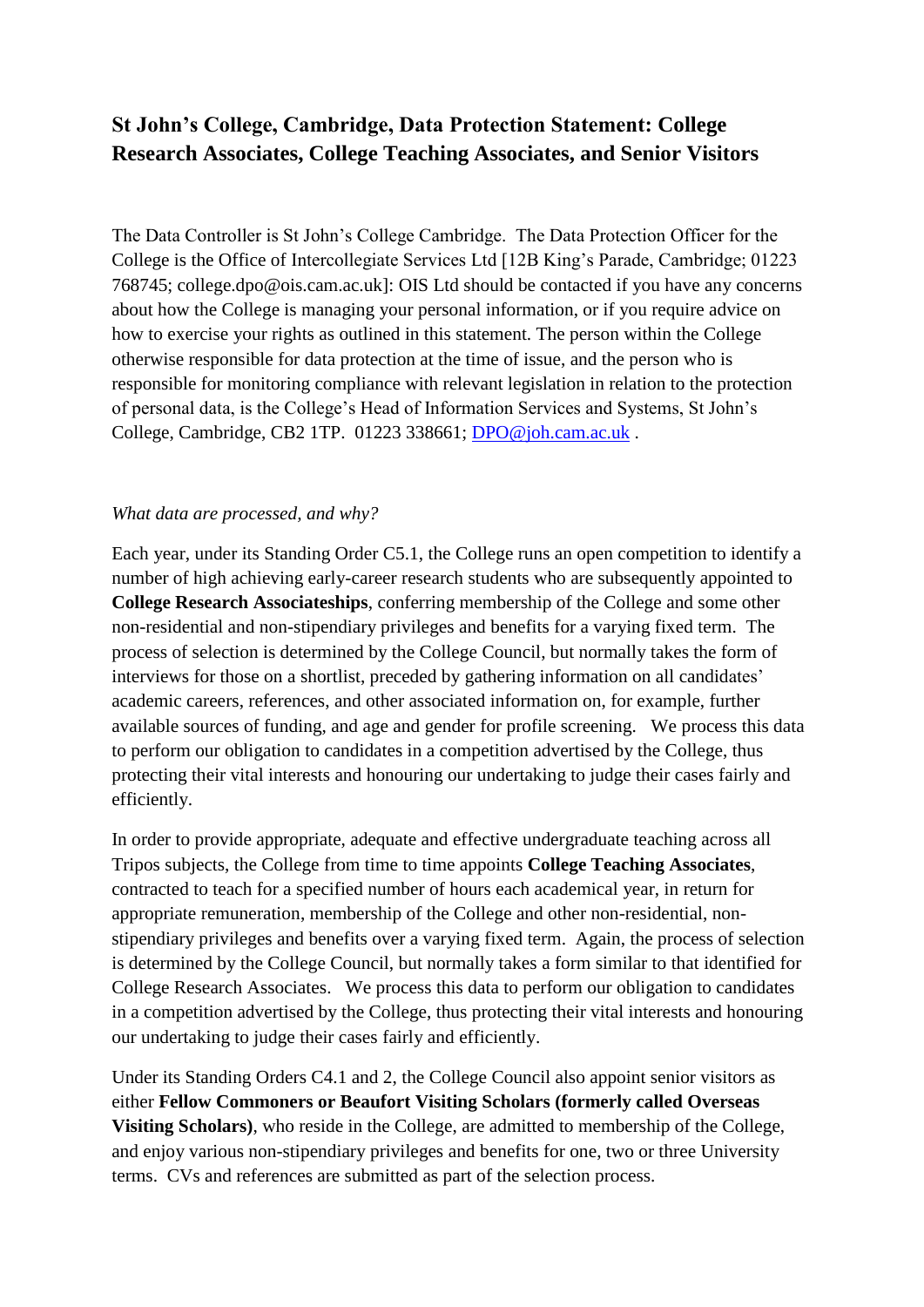While the College Research Associates, College Teaching Associates, Fellow Commoners and Visiting Scholars hold their appointments, the College processes a range of personal data, including but not limited to College accommodation provided, payments made to or received from the data subject, disclosed health issues, disclosed family and contact details, dietary preferences, and attendance at College events.

### *Where does this data come from?*

The personal data held are either supplied by the candidates and by their referees, or generated as a consequence of their engagement with the College.

## *Sharing with Third Parties*

For the performance of contractual and other legal obligations, data in respect of successful candidates may be shared with the University, banks and building societies, governmental organisations and other necessary official bodies. Otherwise, we do not pass this personal data to any third party, without the express consent in writing of the candidate as data subject.

We do not pass any personal data collected to this end outside the European Economic Area.

## *Retention of data*

In the cases of unsuccessful candidates or applicants, personal data are retained for the duration of the annual competition or the duration of any process of consideration by the College Council, and for up to two years thereafter, so that the College may address any issues or questions of procedure raised by the candidate. In the cases of candidates selected for appointment, data necessary for the performance of any contract, for example in respect of remuneration for teaching undertaken at the College's request, are retained for the appropriate statutory periods, while other subsets of the data are retained over a longer term as part of that data normally processed for non-resident members of the College.

## *Rights of the Data Subject*

Those who submit data in this way have the right: to ask us for access to, rectification or erasure of their personal information; to restrict processing (pending correction or deletion); to object to communications; and to ask for the transfer of their personal information electronically to a third party (data portability).

Some of these rights are not automatic, and we reserve the right to discuss with the candidate why we might not comply with a request to exercise them.